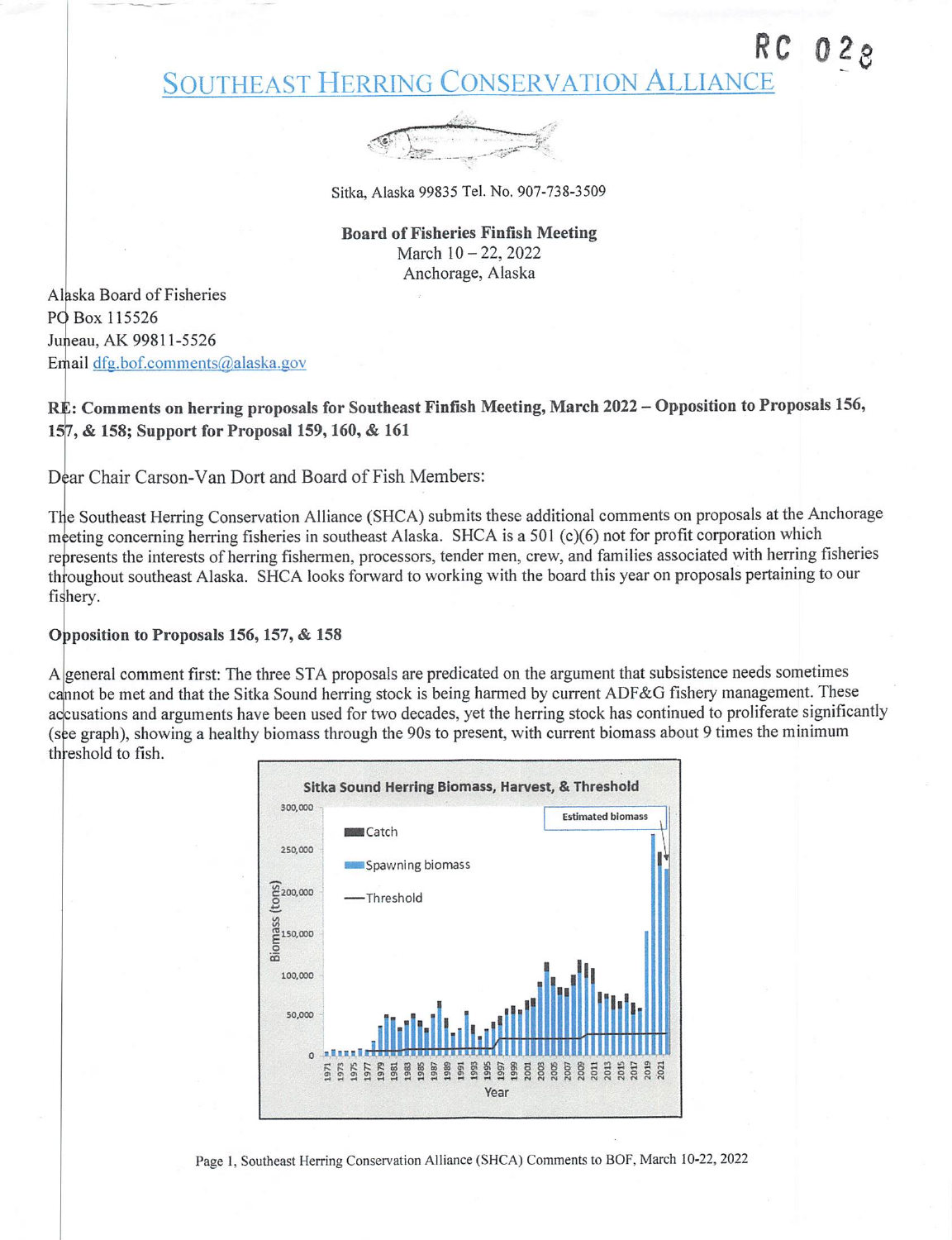# RC 023

Additionally, ADF&G Subsistence Division clearly shows that individual participation in subsistence harvest has declined for decades. Because so much of the argument has been tied to the ANS and meeting subsistence needs, fishermen stepped in to help. From 2008 to 2017 SHCA funded and conducted work with the local community to gather and distribute herring eggs on branches. Unfortunately, STA made concerted efforts to subvert that program even though it was highly successful at delivering eggs to the community. After the 2017 season the program was discontinued. Nevertheless, SHCA gained valuable insight and knowledge about the required effort to harvest quality eggs in terms of personnel and working vessels. In addition, SHCA developed a methodology to weigh, measure and deliver herring eggs to the community of Sitka. This methodology was derived from some of the traditional high harvesters of the 90s and 2000s. A 2009 and 2010 report was presented at the Ketchikan BOF meeting in 2012 as PC#124 pe

A comment on Chinook/herring predation: it has been anecdotally mentioned at the board in past meetings that herring are important to the diet of Chinook salmon as predator. However, it is not so simple. A recent study by Ms Iris Kemp Evaluating potential for resource competition between juvenile salmon and Pacific herring demonstrates that adult herring have a major impact on juvenile Chinook as a prey item. A quote from the abstract "Because herring were much more abundant than salmon species, the population-level consumption by herring exceeded consumption by salmon, sometimes by orders of magnitude. If shared prey items are a limiting resource, there is considerable potential for herring to negatively affect salmon growth, particularly for Chinook salmon."

Oppose Proposal 156, Modify harvest rate control rule for Sitka Sound sac roe herring fishery. - The STA proposal seeks to change harvest rate calculation, effectively reducing guideline harvest level (GHL) by about 25%.

This proposal and the two that follow are attempts to kill the fishery by multiple and successive small and large impediments, in other words a long-term strategy of death by a thousand cuts. The department response sums up the reason to deny this proposal "The Sitka Sound herring stock has been the largest and most stable stock in the region for decades. There is simply no biological or scientific reason to adopt this proposal.

Conservation and conservative management are built into the department's management plan - maximum harvest rate of 20%, harvest rates decreasing to 12% at lower biomass, no fishery at 25,000-ton threshold, 'Core Area' 10 square mile closure in 2012, and extensive biological sampling of the fishery, spawn density/deposition, and spawn mileage. The rationale for this proposal is without merit. The Alaska Constitution states Alaska's resources will be managed and<br>rational constitution of the constitution of the constitution of the constitution of the constant data of utilized on a sustained yield principle. The Sitka Sound herring fishery is a prime example of the department doing just that. When Alaska took over fishery management from the Feds in 1960 the herring biomass in Sitka Sound was a disgrace, today it is the gold standard for a healthy and sustainable stock with commercial fishery benefits accruing to the State of Alaska, communities of SE Alaska, fishermen, and subsistence users.

Oppose Proposal 157, Modify harvest rate for Sitka Sound commercial sac roe herring fishery based on forecasted older age fish. - This is the STA proposal to calculate GHL on 5-year-old herring and older age cohorts, resulting in 15% reduction in GHL as currently in regulation.

This convoluted strategy to calculate biomass of 5-year-old and older herring is simply a means to reduce the commercial harvest, effectively a 15% reduction. Based on two decades of age structure data contained in the department's comments on this proposal, 5-year-old and older herring, on average, are not exploited over 20%. Most saliently, herring biomass has consistently grown over this period. The proposal is attempting to argue there is a problem when there is not a problem, unless record biomass in the past three years can be construed as a negative. Like Bristol Bay record sockeye productivity, we should be celebrating the remarkable health of these stocks and the management that has got us here.

Oppose Proposal 158, Incorporate forecasted age structure into Sitka Sound commercial sac roe herring fishery spawning biomass threshold. — This STA proposal seeks to change biomass calculation like proposal 157, but using February bait herring fishery data or a new February test fishery to estimate age structure for age 5-year-old and older herring. Viewed retrospectively this proposal would have closed the herring fishery unnecessarily at least six times since 1980.

Page 2, Southeast Herring Conservation Alliance (SHCA) Comments to BOF, March 10-22, 2022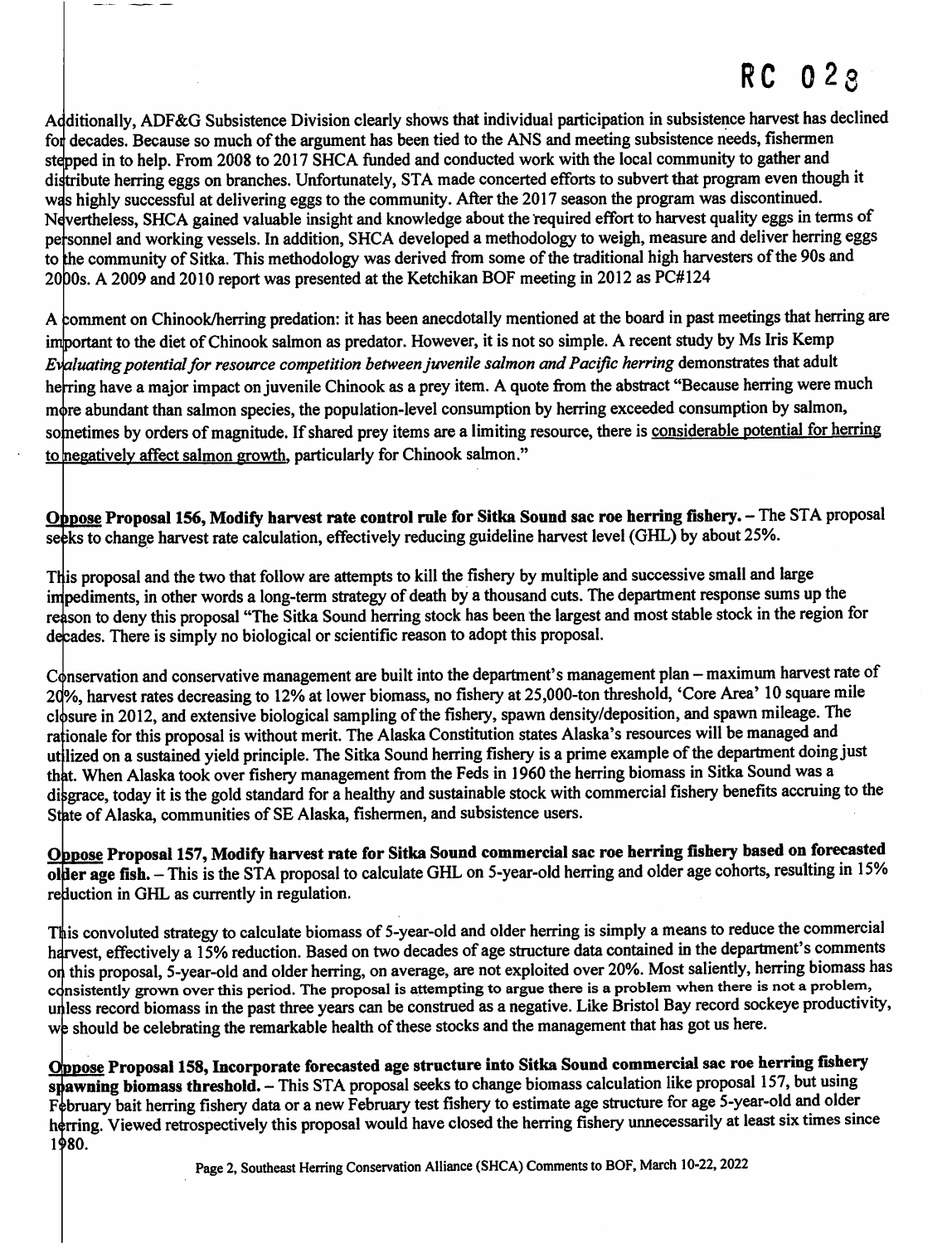# RC 023

This proposal speculates that there is a sustainability problem due to the proportion of five-year-old and older herring being harvested. The data show otherwise as outlined in the department's comments. The Sitka herring population spawns in a broad area from Salisbury Sound to Dorothy Narrows, a north/south distance of 50 miles, with no two years identical in geographical spawn distribution. Yet the 'core area' almost always gets herring spawn. SHCA has been successful at harvesting 30,000 pounds of herring eggs on branches annually (2008-2017) from the 'Core Area'.

The contention of this proposal is that the department's assessment model in use since 1994 is not working, potentially allowing for the overharvest of older fish. If true, we should have seen a decline in productivity and the herring population tending to move away from Sitka Sound as the proposal suggests. It is worth stating again that the Sitka Sound herring stock is consistently the largest in SE Alaska and second largest in the State of Alaska. The stock has proliferated since the 1970s with a distinct upward trend through the 1990s with a recent dramatic biomass increase. If the commercial fishery (which is predicated on the ASA model and the department's strict biological sampling program) were detrimental to he stock we should be seeing a decline in biomass. Even without the last three record years, Sitka's herring stock has been stable and healthy, a testament to sustainable management and good science.

As the Governor of Alaska said recently, the EOF should be about good science, not politics.

### Support for Proposals 159, 160, & 161

Support Proposal 159, Repeal this regulation related to management of the commercial sac roe herring fishery in Sitka Sound. - This proposal would rescind regulation 5AAC 27.195 which ADF&G states: 'if repealed will not change the prosecution of the fishery or negatively affect subsistence harvest'.

This proposal can be viewed as a housekeeping matter. Regulation 5 AAC 27.195 was adopted by the BOF in 2002, although the language was modified from the original EOF language which then became the nexus for a lawsuit brought by STA against the BOF and the department in 2018. The gist of the ruling is that the court did not find ADF&G had failed to comply with the substance of the regulation, only that it had not provided an adequate explanation of its decisionmaking. Nevertheless, rescinding this regulation does not preclude the department's legal responsibility to provide ANS and reasonable subsistence opportunities. 5 AAC 27.160 (g) and 27.190 establish sufficient guidance. Adopting this proposal eliminates ambiguity.

Support Proposal 160, Reduce closed waters in the Sitka Sound commercial sac roe herring fishery. - This proposal if adopted would eliminate 6.5 square miles of closed waters to commercial herring fishing, established in 2018. The 'Core Subsistence' area of 10 square miles would remain closed.

The EOF closed 10 square miles to commercial herring fishing in 2012 and established a reasonable compromise and theoretically enhanced subsistence opportunity. The  $2018$  additional closure area was unnecessary and an over-reach. Since 2018 a portion of the herring population has spawned on Kruzof Island, far outside the closed waters or core area thought to be best for herring egg on branch harvest. However, in 2021, the core area received heavy herring spawn a demonstration that herring are unpredictable from one year to the next.

The 6.5 square miles of closed area in question has little impact on the success of herring eggs on branch but has historically been significant to commercial herring harvest.

### Support Proposal 161, Require a subsistence fishing permit to harvest herring roe on branches in the Sitka Sound area.

The three STA proposals 156-158 above, and most of their proposals over more than two decades, reference an inability to harvest sufficient herring eggs on branches and/or lack of a reasonable opportunity. It is for this reason only that a permit system is being proposed. All user groups should want to have accurate harvest information, particularly if the unsubstantiated information is used to subvert another fishery.

Page 3, Southeast Herring Conservation Alliance (SHCA) Comments to BOF, March 10-22, 2022